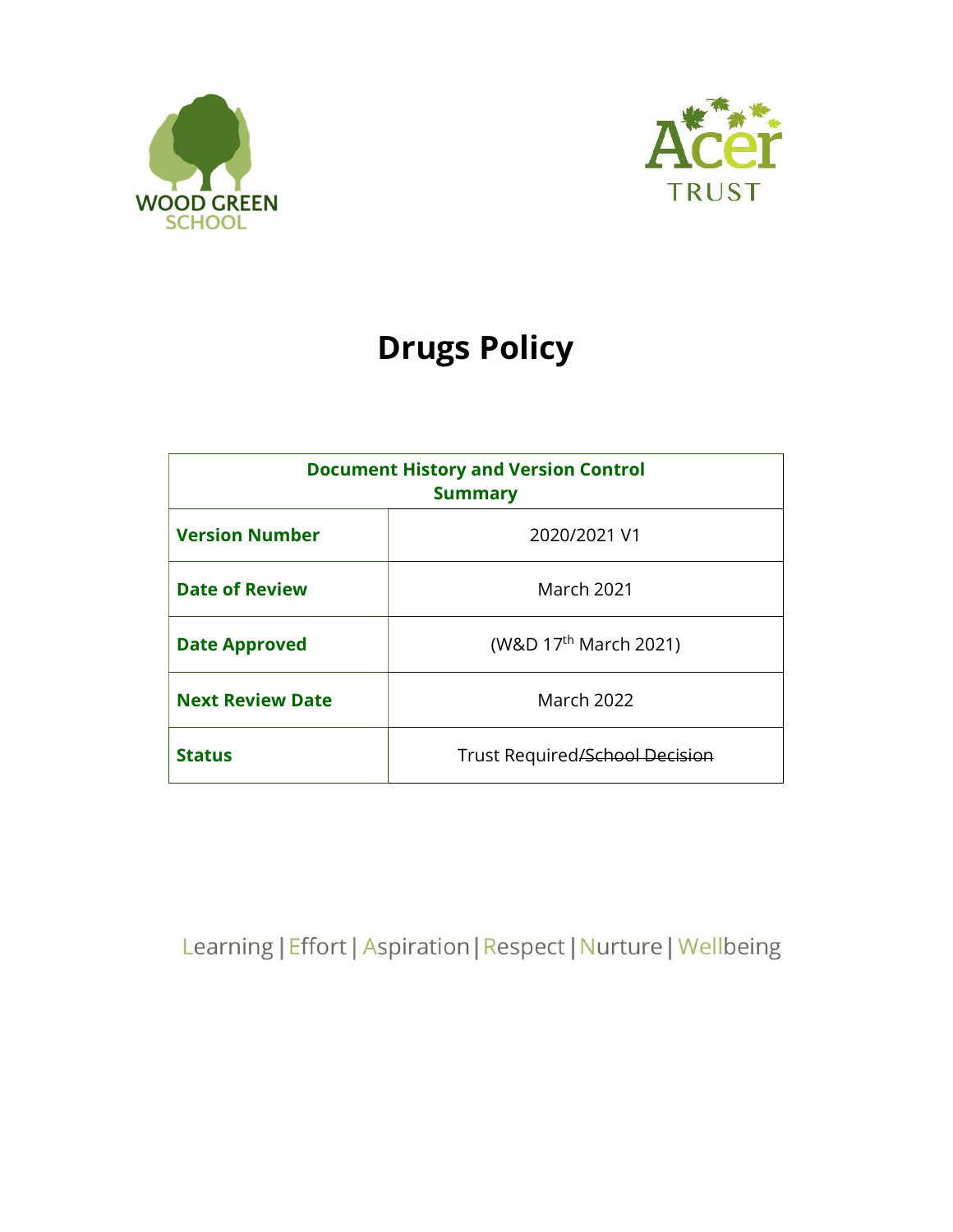



# Drugs Policy

#### Principles

This policy has been written with reference to national guidelines, Local Authority guidance, ACPO drugs advice for schools, relevant research data, and DfE guidance.

Wood Green School actively seeks to provide an environment where all members of the community are safe from harm. As such, the school takes a robust approach to any individual or group that violates our policies relating to student and staff welfare, including this drugs and alcohol policy.

The school acknowledges its legal duties under the Equalities Act 2010 in relation to all protected groups including SEND (Special Educational Needs and Disabilities) and will always take their circumstances into account.

#### Definition

A drug is a substance other than food that, by its chemical nature, can change how the body works and how you think, feel or behave.

For the purposes of this policy, this definition includes the following:

- legal and illegal drugs
- tobacco
- alcohol
- medicines
- solvents

The supply of drugs is defined as distributing drugs to another person for use and does not require payment or reward.

#### Aims

It is our aim to help all our students to take their place safely in a world where a wide variety of drugs and other potentially harmful substances exist. We recognise that some drugs can have beneficial effects, but also that every drug has the potential to harm. For this reason, all drugs need appropriate and responsible care and management. In order to be able to make informed choices, staff and students need to understand the nature of drugs, their social and legal status, their uses and effects. In particular, they need to understand that the use, possession or supply of some drugs is an arrestable offence.

We will:

- Educate staff and young people through a planned drugs education programme Personal Development - as well as input from Science lessons and the school health nurse
- Maintain the safety and well-being of all students and staff of the school
- Provide effective support on drugs-related issues
- Exercise clarity and consistency in our approach to drugs-related issues.

# Co-ordinating the Policy

Issues concerning substance abuse are referred to the Assistant Head, Student Welfare, who will follow up as appropriate. Parents will be involved in the process and kept informed of the school's concerns over the health and safety of their child.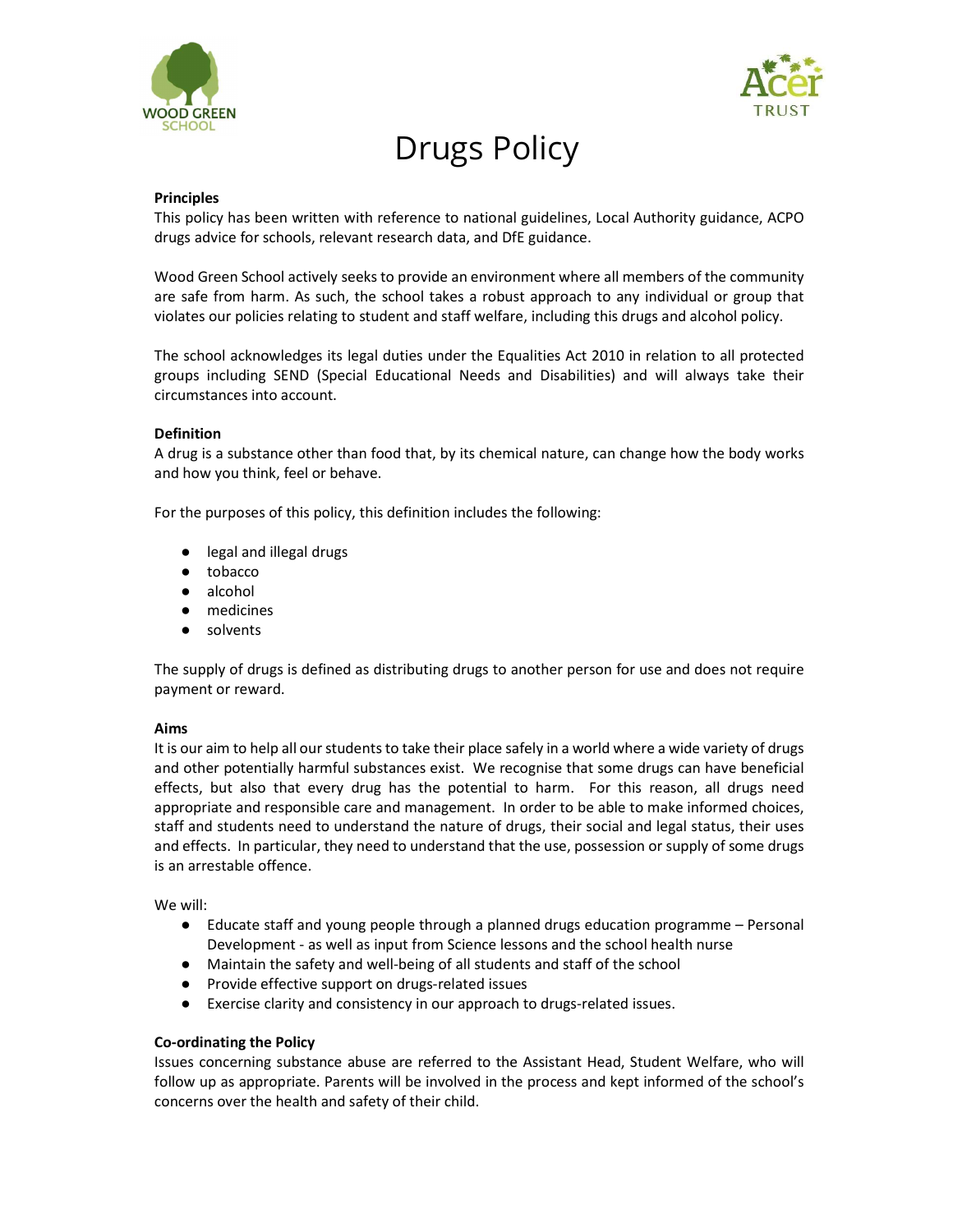# Contributions to the Drugs Education Programme

These include:

- The Personal Development Programme at KS3 and KS4
- The Enrichment Programme at KS5
- Aspects of the science department's work at KS3 and KS4
- The police will work in an advisory capacity, investigating circumstances and providing specialist support
- School Health Nurse
- Wellbeing sessions in Years 7 and 8
- Smoking cessation advice service (and school health nurse referrals)

# First Aid/Medical Procedures

There is a separate policy regarding the provision of First Aid and Administration of Medicines in school.

# Students with Medical Needs

There is a separate policy covering supporting students with medical conditions.

# Substances on School Premises

Wood Green School is a non-smoking school for staff and students; this includes the whole site and just outside the boundary of the school site. There is no smoking on school premises at any time. Students are not permitted to bring to school smoking materials, including matches and lighters. In the interests of health and safety, should a student be found in possession of any of these on school premises, they will be confiscated and parents informed. Smoking on or just outside the school premises will result in a significant consequence, which might include a Fixed Term Exclusion. This also applies to "vaping" and the use of electronic cigarettes.

Alcohol is only permitted to be drunk by staff and other adults on social occasions outside school hours, and then only with the permission of the headteacher.

Except for the medical purposes set out in the policies referenced above, no drug of any kind should be brought on to school premises.

# Drugs off School Premises

When students participate in any kind of school trip off site – whether in this country or abroad – they should consider themselves to be under the complete authority of the supervising members of staff. All venues will be deemed to be extensions of the school. Consequently, any incidence of substance abuse will be treated as seriously as if it had occurred on the school site itself.

# Response to Drugs-Related Incidents

- If any student is thought to be under the influence of a drug, medical help will be sought at once and First Aid given if required. In addition, routine enquiries will be made about the drug involved, its source and names of any other students concerned. The priority will be students' safety.
- Rumours or suspicions will also be promptly investigated. Parents will be informed of staff concerns.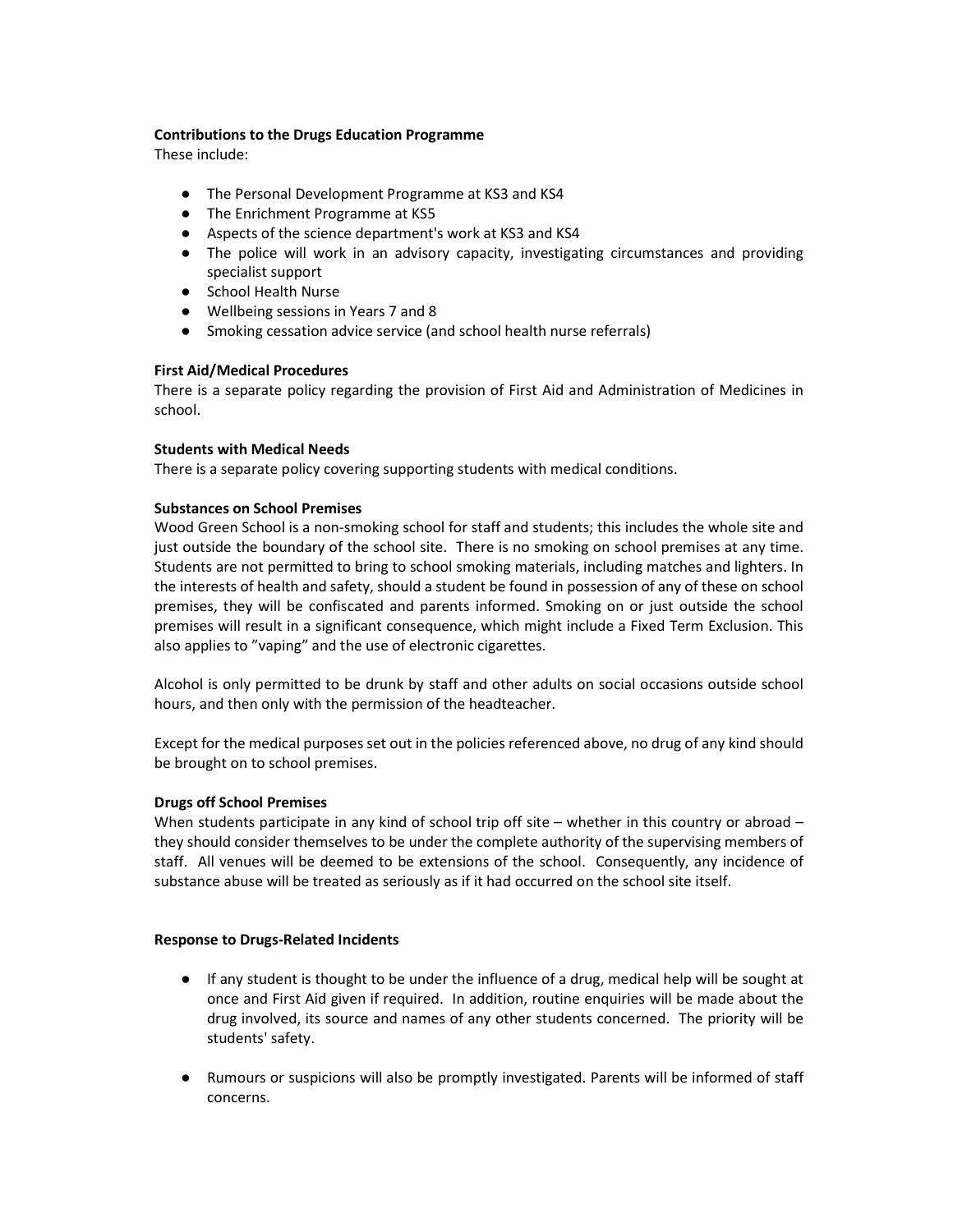- In all cases where there is a suspicion that a student on the school premises is in possession of drugs, the school will carry out a search with two adults present. The police may be called to assist with this.
- If any student or adult on the school premises, or participating in a school-related activity off-site, is found in possession of an unauthorised drug, regardless of what it is, it will be confiscated and held in a safe place pending action. The relevant member of the leadership team in school, or the most senior member of staff in an off-site situation, will take the initiative in deciding how to respond further.
- Each situation will be judged individually and parents will be kept informed. If the drug is suspected of being illegal, the school will contact the police for their help. The police may decide to take further action.
- A careful investigation will be undertaken by the school to determine the involvement of any other students and records will be kept.
- The sanctions used in response to drugs-related incidents will depend on the nature and gravity of the offence. Students found in possession of an illegal substance or having used an illegal substance will normally be excluded from school and may be permanently excluded; students involved in supplying or selling drugs will normally be permanently excluded.
- In the case where an adult is under suspicion of possessing illegal drugs, the police will be informed.

# Drug Misuse outside the school premises

In line with Behaviour & Discipline in Schools (January 2016) the school may impose sanctions on a student for misusing drugs outside schools when students are:

- taking part in any school-organised or school-related activity or
- travelling to or from school or
- in some way identifiable as a student at the school.

The school may also impose sanctions on a student for misusing drugs at any time, whether or not the conditions above apply, if the misuse:

- could have repercussions for the orderly running of the school or
- poses a threat to another student or member of the public or
- could adversely affect the reputation of the school.

#### **Confidentiality**

Wood Green School will always seek to work with parents and carers when information or allegations of drug use are made. There may be occasions when, for safeguarding reasons, this may not be appropriate (please refer to our Child Protection and Confidentiality policies for more information on this).

Complete confidentiality can never be promised to a student though information given in confidence will not generally be disclosed to anyone else. In particular if a student chooses to disclose that they are using a drug without medical authorisation, this information will not be used against them. However, action will be taken to try to ensure the student comes to no serious harm if this is considered a risk. Regarding disclosures staff will follow the advice given in the Child Protection policy, and at the annual safeguarding training.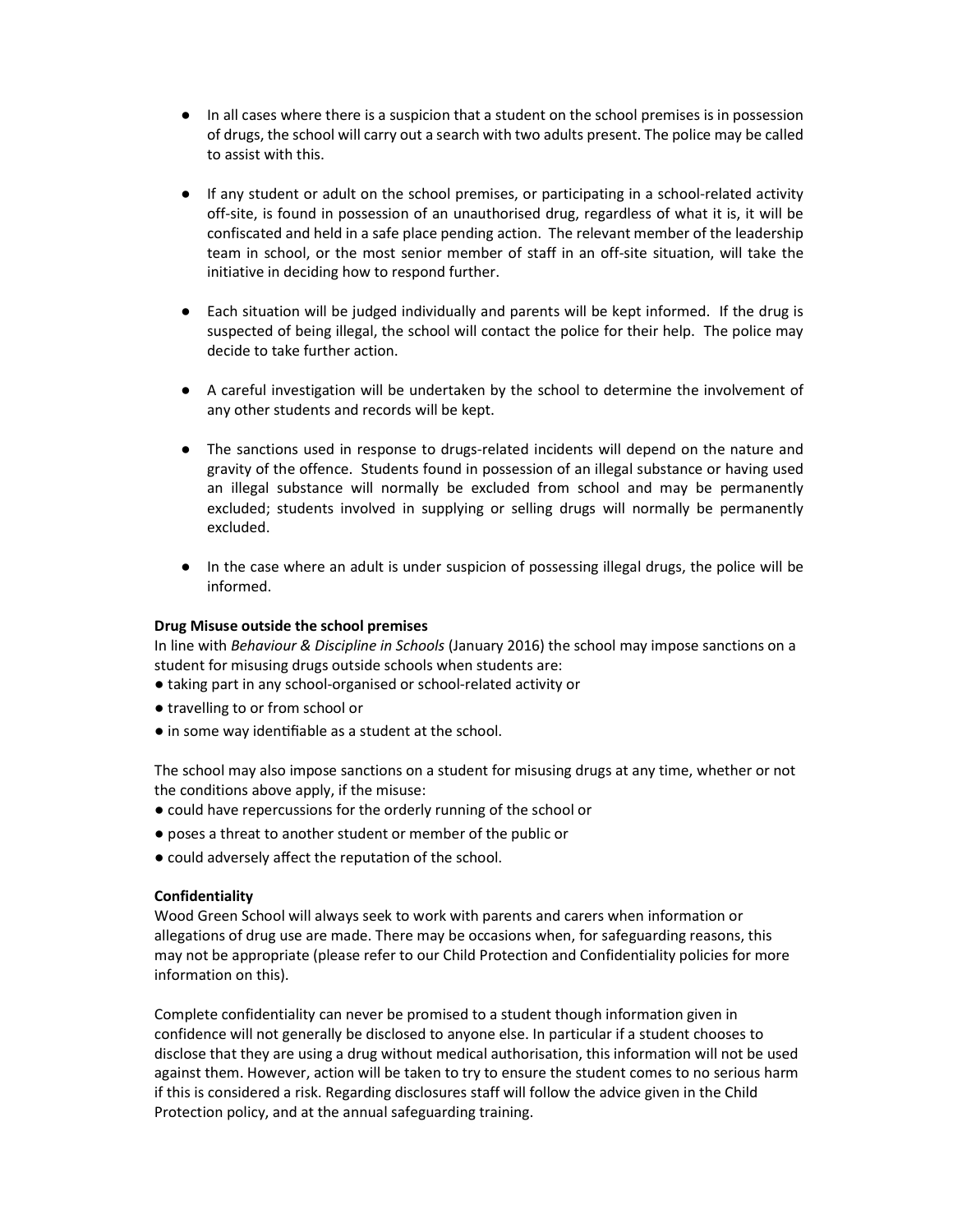# Support for students

At our school the welfare of the student is paramount and intervention will be made if the school feels a student is showing signs which indicate particular risks of, or from, involvement with drugs, whether their own or the involvement of their parents'/carers'. We believe that early intervention, where possible, is significant. Such interventions may include:

● Support and advice in school (Counsellor, School Nurse, Head of Year, Tutor, Pastoral Support Worker)

- Referral to specialist outside agencies for support, e.g. Aquarius
- Working with the Police

# Useful Organisations

# Our main support organisation is Aquarius, Oxfordshire Young People's Service. Aquarius

provides free, confidential and non-judgemental information, advice and prevention campaigns to raise awareness of substance misuse.

It supports children and young people from ages 5-19 (up to 25 in special circumstances) who use substances, are affected by another person's use of substances, or are at high risk of using substances. These support programmes are open-ended and offered for as long as the young person requires our support.

It also offers brief advice and interventions for young people using or at risk of misusing substances through assertive outreach on a one to one basis or through group work.

As an outreach service it meets young people at a safe and appropriate location and time.

- ypoxfordshire@aquarius.org.uk
- 07950 301 426 (Single Point of Contact)

# Other organisations are:

- ADFAM offers information to families of drug and alcohol users, and the website has a database of local family support services. Tel: 020 3817 9410 Email: admin@adfam.org.uk Website: www.adfam.org.uk
- Alcohol Change uk works to reduce the incidence and costs of alcohol-related harm and to increase the range and quality of services available to people with alcohol-related problems

Tel: 020 3907 8480 Email: contact@alcoholchange.org.uk Website: www.alcoholconcern.org.uk

- ASH (Action on Smoking and Health) A campaigning public health charity aiming to reduce the health problems caused by tobacco. Tel: 020 7404 0242 Email: enquiries@ash.org.uk Website: http://ash.org.uk
- Children's Legal Centre operates a free and confidential legal advice and information service covering all aspects of law and policy affecting children and young people. Tel: 01206 714 650 (general queries only) Email: info@coramclc.org.uk Website: www.childrenslegalcentre.com
- Children's Rights Alliance for England A charity working to improve the lives and